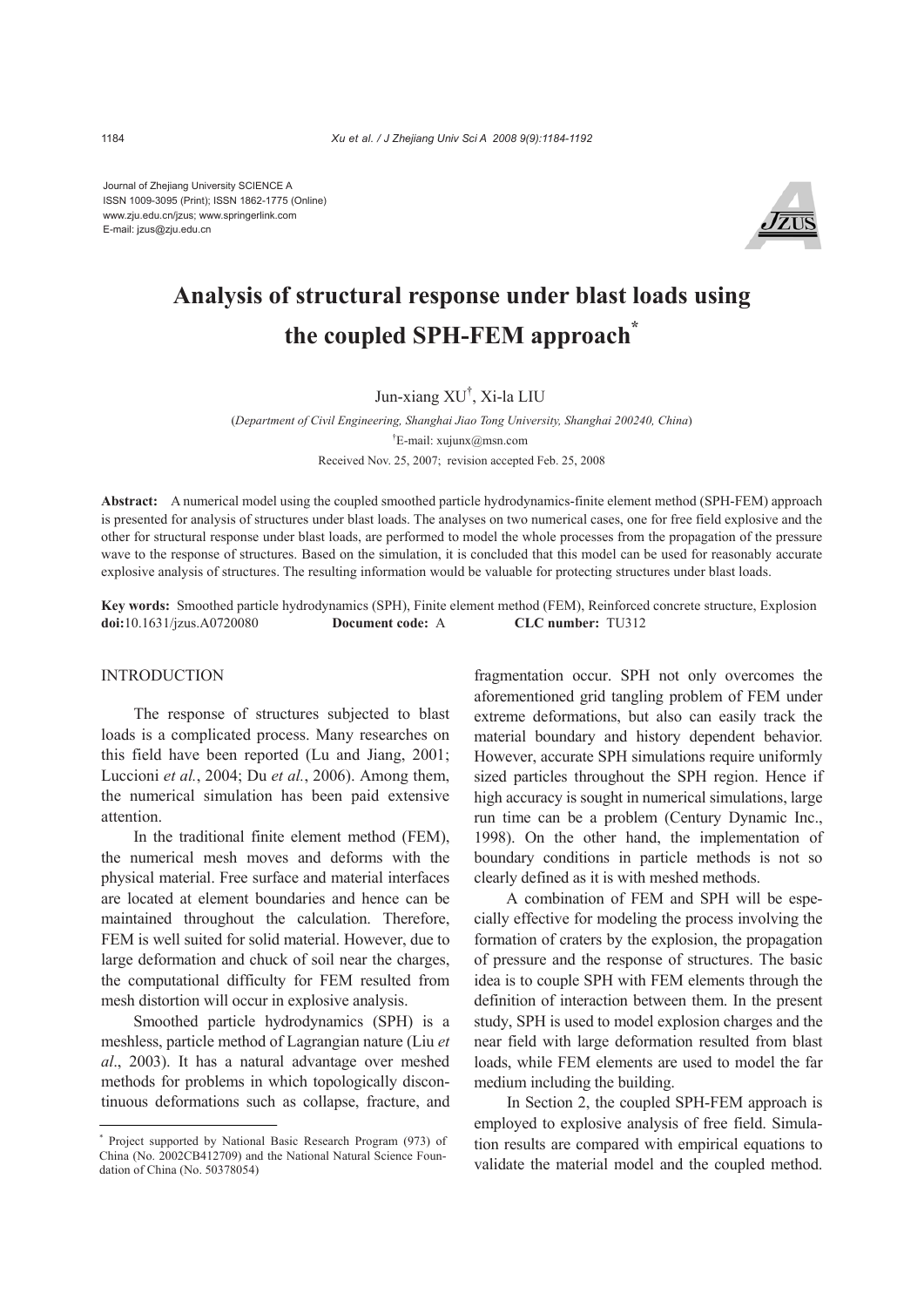Then, based on the obtained results, the response of the structure subjected to subsurface blast is studied and finally some conclusions are drawn. The explicit hydrocodes Autodyn is used for the calculations.

# COUPLED SPH-FEM APPROACH

#### **SPH basis**

The SPH technique was first developed in astrophysics by Lucy (1977) and Gingold and Monaghan (1977). In early 1990s, it was applied to the simulation of elasticity and fragmentation in solids. In this method, the state of a system is represented by arbitrarily distributed particles, which carry all the computational information including mass and velocity as well as elastic modulus. Using the concept of kernel and particle approximation, the discretized SPH equations of motion for numerical simulation of blast analysis are given as follows.

Conservation equation of mass:

$$
\frac{\mathrm{d}\rho}{\mathrm{d}t}(x_i) = \sum_{j=1}^N m_j \left(v(x_j) - v(x_i)\right) A_j. \tag{1}
$$

Conservation equation of momentum:

$$
\frac{\mathrm{d}\boldsymbol{v}^{a}}{\mathrm{d}t}(\boldsymbol{x}_{i})=\sum_{j=1}^{N}m_{j}\left\{\frac{\boldsymbol{\sigma}^{a,\beta}(\boldsymbol{x}_{j})}{\rho_{i}^{2}}A_{ij}-\frac{\boldsymbol{\sigma}^{a,\beta}(\boldsymbol{x}_{i})}{\rho_{j}^{2}}A_{ji}\right\}.\quad(2)
$$

Conservation equation of energy:

$$
\frac{dE}{dt}(x_i) = -\frac{P_i}{\rho_i^2} \sum_{j=1}^{N} m_j (\nu(x_j) - \nu(x_i)) A_j.
$$
 (3)

In Eqs.(1)~(3),  $\rho$  is the density, *m* is the mass, *v* is the spatial velocity, *E* is the energy,  $\sigma$  is the stress tensor,  $x_i$  is the position vector for particle *i*,  $\alpha$  and  $\beta$  are the space indices,  $A_{ii}$  is the operator including kernel function and can be written as

$$
A_{ij} = \frac{x_i - x_j}{r_{ij}} \frac{\partial W_{ij}}{\partial r_{ij}},
$$

where  $r_{ij}$  is the distance from particle *i* to particle *j*, *W* is the kernel function.

#### **Coupling algorithm of SPH with FEM**

To make the most of advantages of both SPH and FEM, the coupling between SPH and FEM is needed. In general, the coupling algorithm is based on a master-slave algorithm to account for the contact interaction of FE and SPH particles (de Vuyst *et al*., 2005). The contact algorithm will detect when a particle penetrates the segments of the surface of the FE. The contact thickness indicates the distance away from a contact face where physical contact is established. Whenever a node enters this detection region, it is repelled by a force that is a function of the predicted penetration.

In the present study, because the near field (SPH region) and far field (FE region) are the same soil medium, SPH particles are joined with FEs as a single node in the calculation. They will remain exactly together throughout the calculation unless the join condition is removed (Fig.1). An interface constraint between FE and SPH regions is reduced to standard FE shape functions and poses the Kronecker delta property as follows:

$$
\tilde{\varPsi}_i = 0 \; (\boldsymbol{x} \in \boldsymbol{\varGamma}_{\text{interface}}),
$$

where  $\tilde{\Psi}_i$  is the modified coupled FE and SPH function for the node *i*,  $\Gamma$ <sub>interface</sub> is the interface between the FE and SPH regions.

It is important that the order of the FE interpolation is chosen to be the same as that of the kernel function. In addition, near field, the extreme deformation region, can be estimated through empirical functions or the trial computation in advance.



**Fig.1 Coupling of SPH to FEM**

#### **Solution of two SPH materials**

The soil surrounding the explosive charge where severe deformation occurs and the charge are modeled using SPH region. It is unnecessary to define a contact between SPH parts when two SPH materials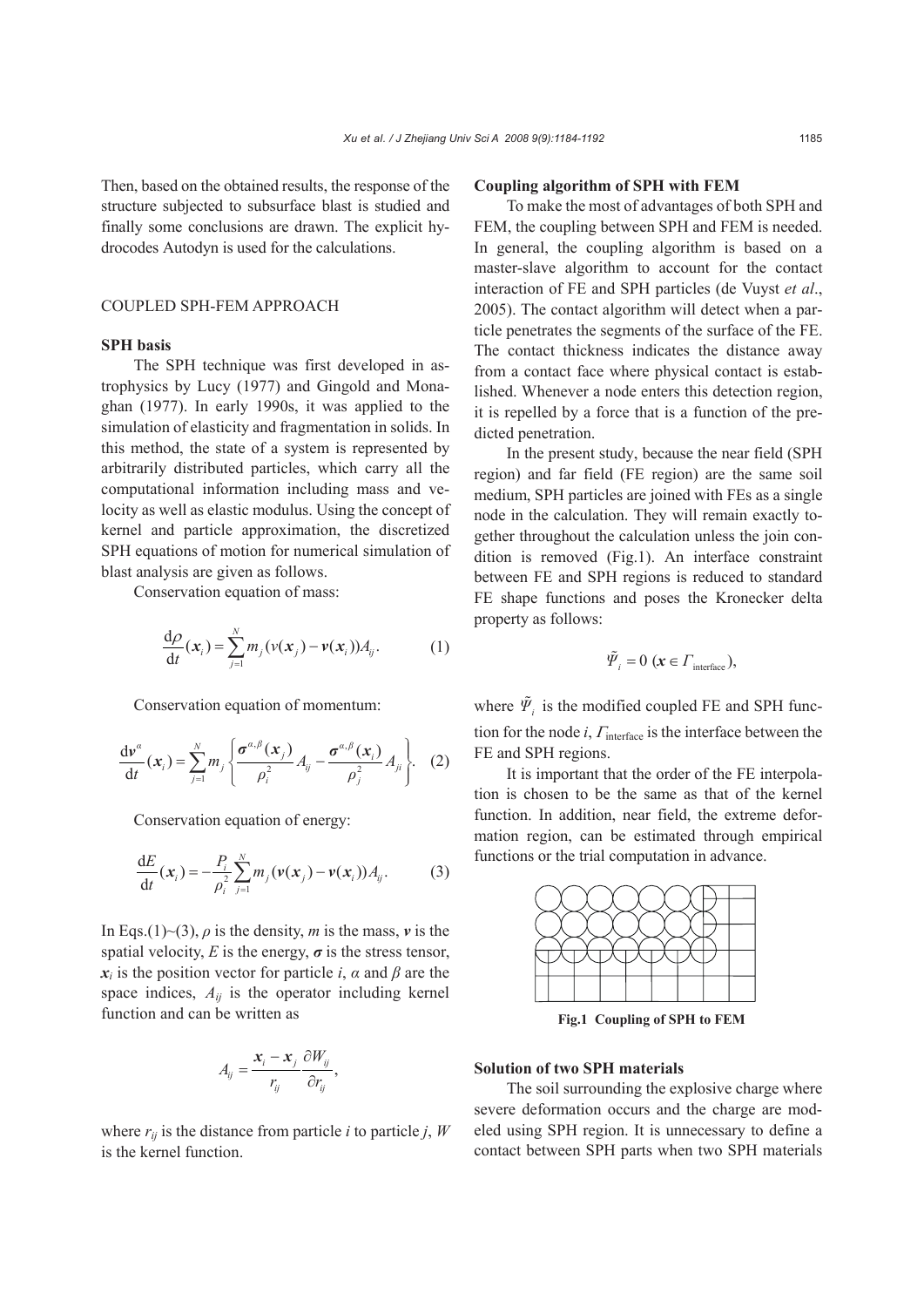exist in the same model. The contact between two SPH materials will occur when particles of the first part will be located in the sphere of influence of particles of other parts.

# CONSTITUTIVE MODEL

# **Soil model**

According to the behavior of soil, the Drucker-Prage model (Drucker *et al*., 1952) is employed for analysis of structures. Its yield function is described as

$$
F = \alpha I_1 + \sqrt{J_2} = k,\tag{4}
$$

where  $I_1$  is the first invariant of the stress tensor;  $J_2$  is the second invariant of the deviatoric stress tensor;  $\alpha$ is the angle of friction; *k* is the cohesion. Model parameters of  $\alpha$  and  $k$  are computed by using the Mohr-Coulomb strength parameters of the friction angle  $\varphi$  and cohesion  $c$ , respectively. They can be expressed as

$$
I_1 = \sigma_1 + \sigma_2 + \sigma_3, \tag{5}
$$

$$
J_2=[\left(\sigma_1-\sigma_2\right)^2+(\sigma_1-\sigma_3)^2+(\sigma_2-\sigma_3)^2]/6, \qquad (6)
$$

$$
\alpha = \frac{2\sqrt{3}\sin\varphi}{\sqrt{2\sqrt{3}\pi(9-\sin^2\varphi)}},\tag{7}
$$

$$
k = \frac{6\sqrt{3c}\cos\varphi}{\sqrt{2\sqrt{3}\pi(9-\sin^2\varphi)}}.\tag{8}
$$

#### **Material model for concrete**

The damage of concrete can be caused by blast loads. In addition, the strain rate has an influence on the behavior of concrete. The RHT model developed by Riedel, Hiermaier and Thoma in Ernst Mach Institute (Riedel *et al*., 1999) is adopted for the present dynamic analysis. The model can be split into four components, namely the failure surface, the elastic limit surface, the residual failure surface and damage model. The part for strength model can be found in (Riedel *et al*., 1999; Wang *et al*., 2005).

In damage model, additional plastic straining of the material leads to damage and strength reduction following the hardening phase. Damage is accumulated by

$$
D = \sum \frac{\Delta \mathcal{E}_{\text{pl}}}{\mathcal{E}_{\text{p}}^{\text{failure}}},\tag{9}
$$

$$
\varepsilon_{\rm p}^{\rm failure} = D_{\rm l} (p^* - p^*_{\rm spall})^{D_2} \ge \varepsilon_{\rm f}^{\rm min},\tag{10}
$$

where  $\varepsilon_{\text{pl}}$  is the current plastic strain,  $D_1$ ,  $D_2$  are damage constants,  $p^*$  is the pressure normalized by the compressive strength,  $p_{\text{spall}}^*$  is the strain rate function, and  $\varepsilon_f^{\text{min}}$  is the minimum strain to reach failure.

The post-damage failure surface is then interpolated by

$$
Y_{\text{fracture}}^* = (1 - D)Y_{\text{failure}}^* + DY_{\text{residual}}^*,\tag{11}
$$

and the post-damage shear modulus is interpolated by

$$
G_{\text{fracture}} = (1 - D)G_{\text{initial}} + DG_{\text{residual}},\tag{12}
$$

where  $Y^*_{\text{failure}}$  and  $Y^*_{\text{residual}}$  are the current failure surface and residual failure surface, respectively. *G*initial and *G*residual are initial and residual shear moduli, respectively.

For the volumetric compaction, the Herrmann (1969)'s  $P-\alpha$  model is used as the equation of state for concrete material.

#### **High explosives**

In order to accurately attain the location and the magnitude of explosive load, and to avoid the shortcoming of simplification where the explosive load is generally considered as a loading function, blast analysis is needed. We applied the Jones-Wilkins-Lee (JWL) equation of state to high explosive proposed by Lee *et al.*(1968) assuming ideal stationary detonation. The equation of state is

$$
P = A\left(1 - \frac{\omega}{R_1 V}\right) e^{-R_1 V} + B\left(1 - \frac{\omega}{R_2 V}\right) e^{-R_2 V} + \frac{\omega E}{V}, (13)
$$

where  $V$  is the specific volume;  $E$  is specific energy;  $A$ , *B*,  $R_1$ ,  $R_2$  and  $\omega$  are constants of various common explosives.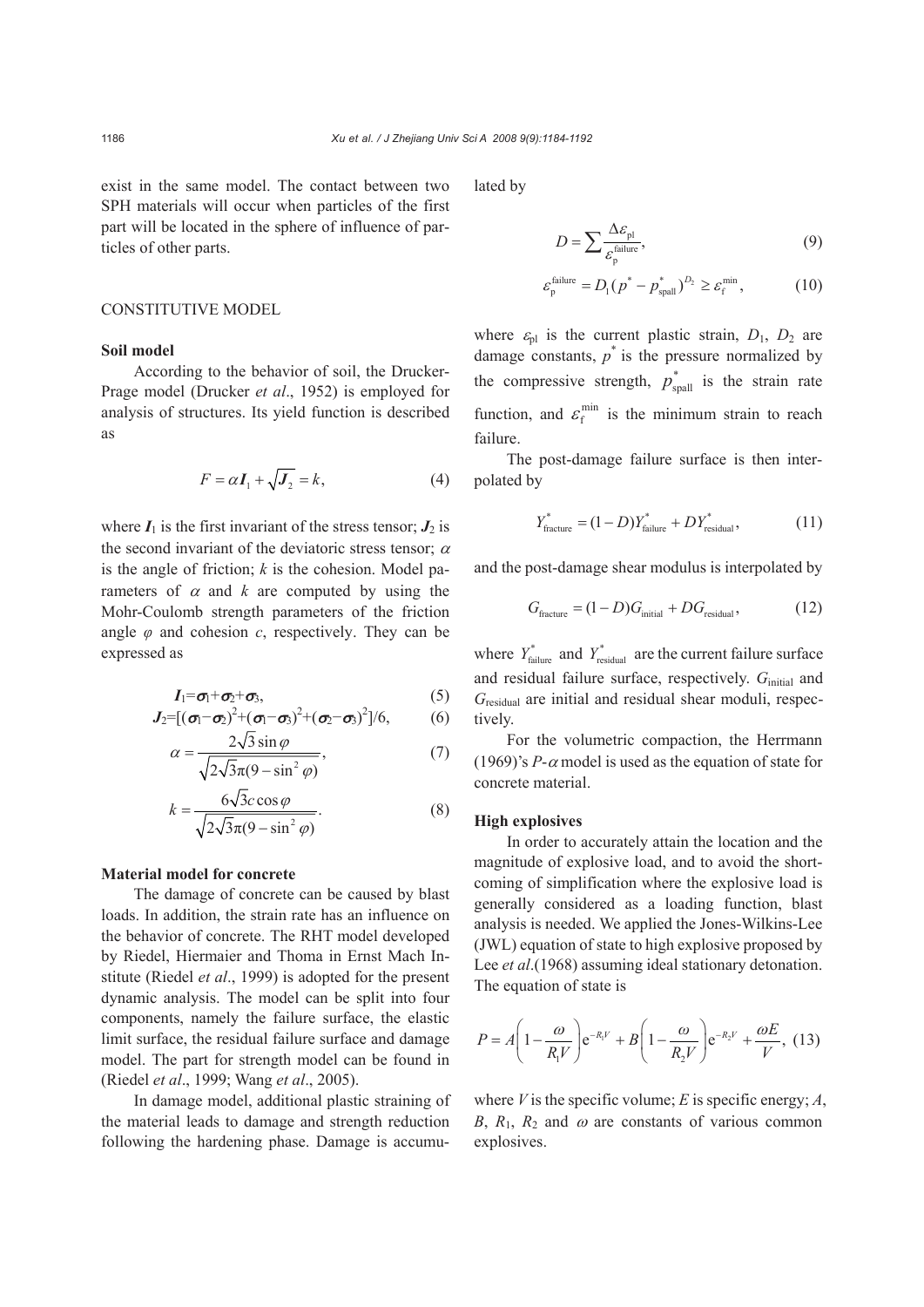# NUMERICAL INVESTIGATION

To validate the parameters used in material models and the coupled SPH-FEM approach, the blast analysis for free field is firstly performed and the result is compared with empirical equations. On basis of the validation, the structural performance under subsurface blast is reproduced, and some helpful conclusions are addressed.

## **Free field blast analysis**

Pillarlike explosive charge, 33.2 kg, is embedded at 3.0 m deep in the infinite soil medium. It is simplified to an axis symmetrical problem. The explosive charge and the extreme deformation soil medium are modeled by SPH region, while FEM elements are used to model the far soil and the structure (Wang *et al*., 2005). Transmission boundaries are applied. Mechanical properties used for both soil and charge are shown in Table 1 and Table 2, respectively. In Table 1, PCJ is the initial C-J pressure; VOD is the C-J detonation velocity.

**Table 1 Parameters for explosion generation** 

| Parameter | Value | Parameter                     | Value                |
|-----------|-------|-------------------------------|----------------------|
| $A$ (GPa) | 3.72  | $\omega$                      | 03                   |
| B(GPa)    | 3.53  | $\rho_0$ (kg/m <sup>3</sup> ) | $1.63 \times 10^{3}$ |
| $R_{1}$   | 4.15  | VOD(m/s)                      | 6950                 |
| R,        | 0.95  | $PCJ$ (GPa)                   | 28                   |

|  | Table 2 Mechanical properties of soil |  |
|--|---------------------------------------|--|
|  |                                       |  |

| Parameter                   | Value | Parameter | Value  |
|-----------------------------|-------|-----------|--------|
| $\rho$ (kN/m <sup>3</sup> ) | 18.0  | G(MPa)    | 0.0036 |
| E(GPa)                      | 0.01  |           | 15.8   |
| C(GPa)                      | 0.04  |           |        |

Fig.2 shows variations of the peak pressure and the peak velocity at different points of the soil medium. It can be seen that the peak pressure and the peak velocity fall rapidly with the increase of distance from charge. The peak pressure and the peak velocity by the presented SPH-FEM approach are consistent with those by corresponding empirical equations (Lu *et al*., 2005).

The evolution of the shape of the crater at different time (*t*=2.5, 9.6 and 39.0 ms) is shown in Fig.3. It can be seen that the crater equably expands outward at the beginning of explosion, and that the initial shape of crater gradually turns to be circular and then is



**Fig.2 Variations of the (a) peak pressure and (b) peak velocity at different locations** 

changed by reflection wave after the impulse wave reaches the free surface. It agrees well with the general recognition of explosives.

# **Response of structures subjected to subsurface blast**

The response of a three-storey, three-bay reinforced concrete frame, with the height of 11.8 m and the width of 14.0 m, is simulated under subsurface blast. The numerical model and location of target points are shown in Fig.4. As it can be seen in this figure, the explosive charge of 400 kg of TNT is embedded at 1.25 m deep. The horizontal distance from the front of the building to the charge is 2.5 m. The frame columns dimensions are the same from ground to upper story, and all beams have the same dimensions and reinforcement layout. Mechanical properties of the soil and the charge are the same as the former example. Since it is impracticable in a simulation for the complete structure to take into account all the reinforcement details, the tensile strength of concrete is increased to resist tension stresses (Luccioni *et al*., 2004). Properties of reinforced concrete are listed in Table 3.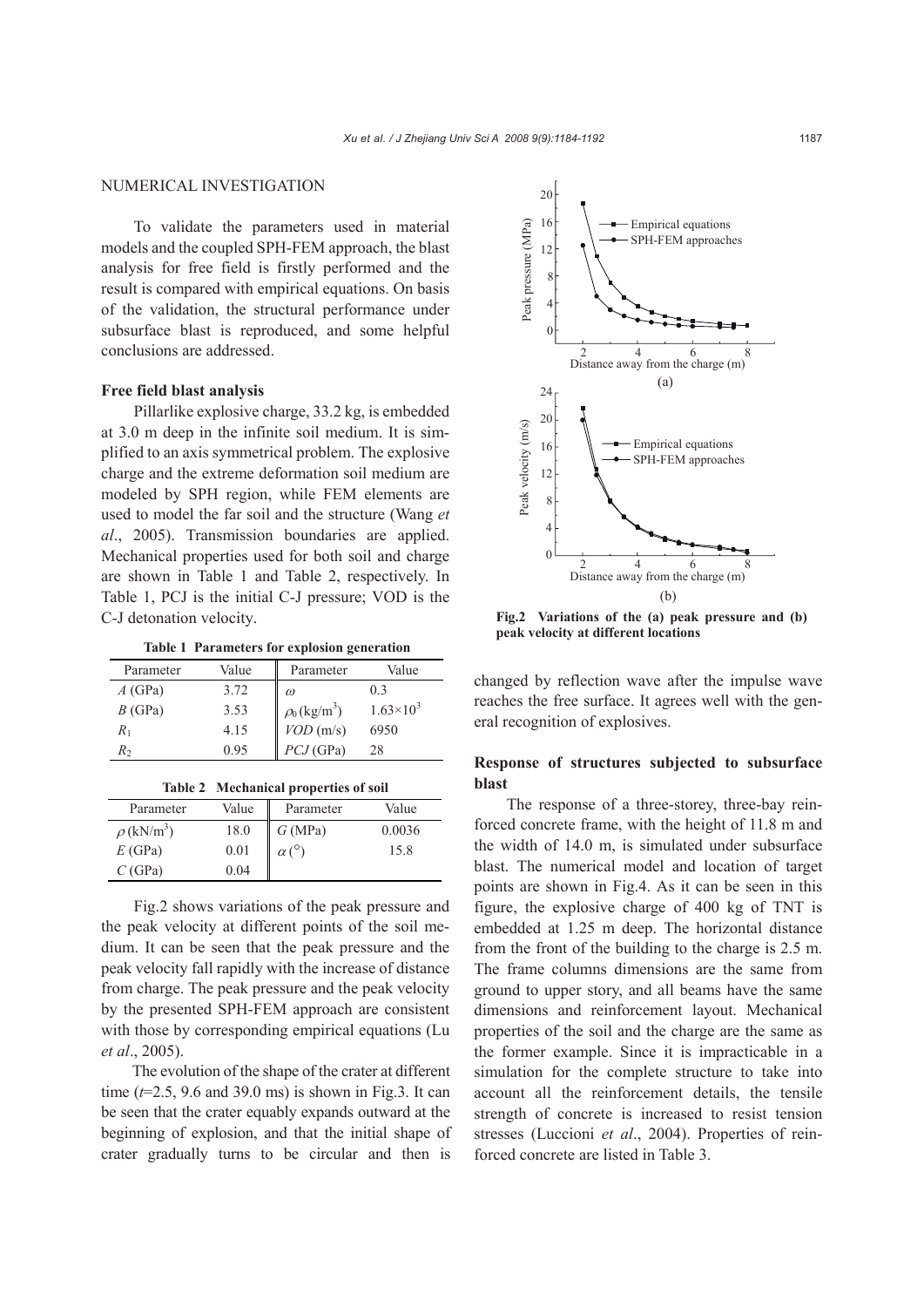

**Fig.3** Formation of crater in free field. (a)  $t=2.5$  ms; **(b)** *t***=9.6 ms; (c)** *t***=39.0 ms** 



Fig.4 Numerical model using coupled SPH-FEM approach and location of target points

| Value | Parameter                 | Value                               |
|-------|---------------------------|-------------------------------------|
| 35    | $D_1$                     | 0.04                                |
| 10    | $D_{2}$                   | 1.0                                 |
| 1.6   |                           | 0.01                                |
| 0.61  | $P_e$ (MPa)               | $2.33 \times 10$                    |
| 0.036 | $P_s$ (MPa)               | $6.0 \times 10^3$                   |
| 0.032 | $Ginitial$ (Mpa)          | $1.67\times10^{4}$                  |
| 0.61  | $G_{residual}$ (Mpa)      | $2.17\times10^{3}$                  |
| 1.6   | $\varepsilon_{\text{pl}}$ | $1.93\times10^{-3}$                 |
| 0.61  |                           |                                     |
|       |                           | $\mathcal{E}_{\rm f}^{\;\;\rm min}$ |

**Table 3 Mechanical properties for reinforced concrete model** 

1. Propagation of pressure wave in structural foundation

Right after the detonation, a pressure wave is generated in the soil medium. The overpressure histories of selected targets are shown in Fig.5. It can be seen that, the overpressure decreases gradually with



**Fig.5 Pressure-time history at different targets in soil medium. (a) Target 7; (b) Target 9; (c) Target 10**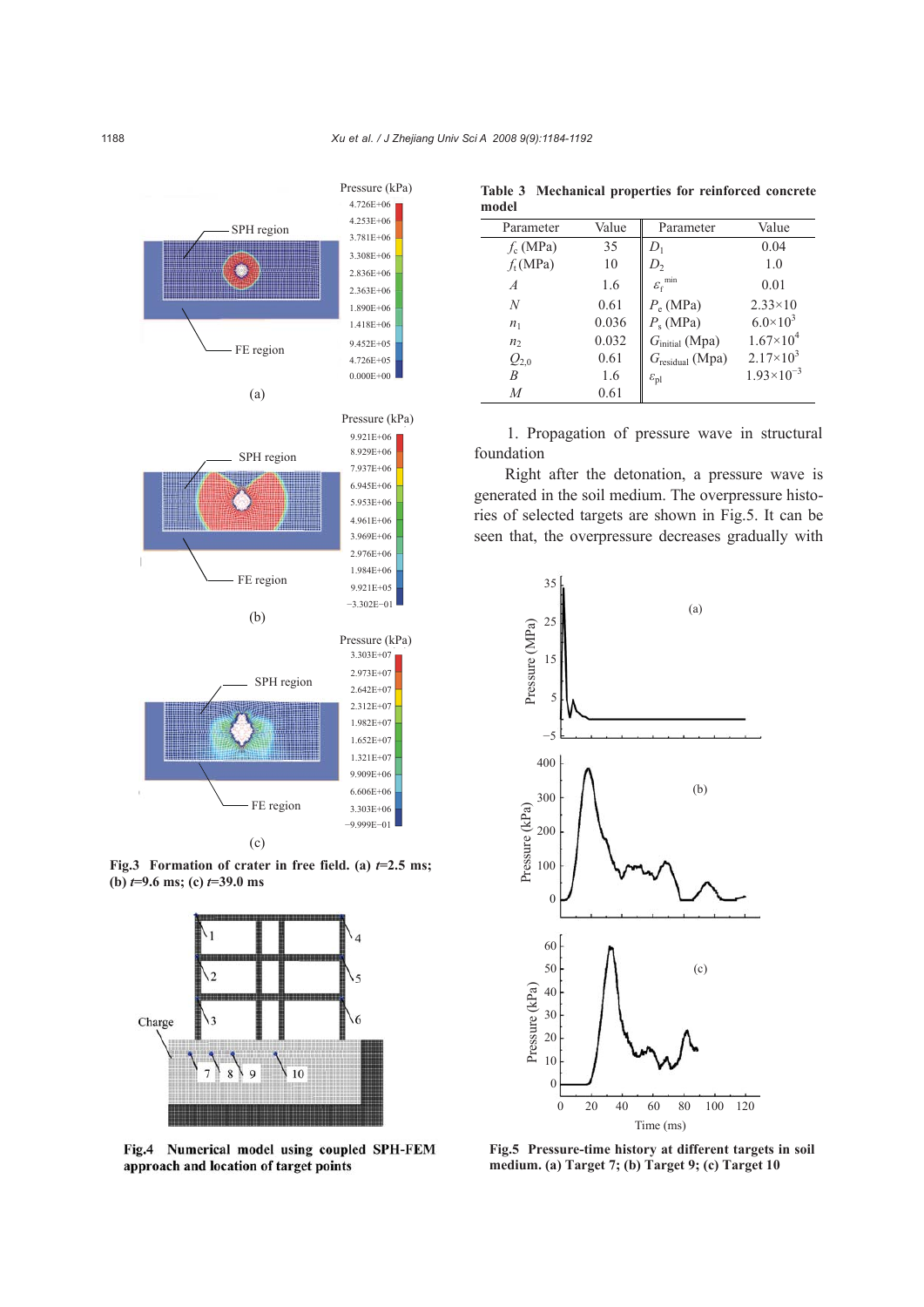the increasing distance. Hence, one of the most effective means to protect structures is to increase the distance between a potential bomb and the building to be protected.

The acceleration histories at Target 8 in Fig.4 are shown in Fig.6. It is obvious that the horizontal acceleration is larger than the vertical one. For the vertical acceleration, the negative acceleration is smaller than the positive one. This indicates that the acceleration in the soil is sensitive to a free surface. It should be noted also that the duration of shock wave induced by blast loads is about 50 ms in the present case. However, it is generally known that the duration of earthquake is about 10 s. In the sense, the hazard from the earthquake is severer than that from explosion.



**Fig.6 Acceleration-time history at Target 8 in soil. (a) Vertical acceleration; (b) Horizontal acceleration** 

The unphysical oscillations of the pressure profiles were found from Figs.5~6. Generally, it is caused by time step, the predefined number of neighbor particles, the artificial viscosity coefficient, material interfaces, and so on. The further description

can be seen in (Liu *et al*., 2003). The errors from the numerical oscillations can be reduced by adjustment of the above parameters. According to the validation of free field blast analysis in subsection "Free field blast analysis", the numerical oscillations are acceptable compared to the magnitude of the shock wave.

2. Structural responses

The velocity and acceleration are also two important indices for assessment of shock environment in building under blast loads. Fig.7 shows the acceleration histories of selected target points on the structure. It can be seen that the acceleration behind the structure is generally on a lower order than those in the front face. For example, the maximum acceleration at Target 1 is about 40*g*, while it is only 4*g* at Target 4. Fig.8 plots the horizontal displacement histories at Target 1 showing the maximum value is 0.56 mm. The short duration is the main reason for such small displacement notwithstanding the maximum acceleration on the structure reaches the order of 40*g*~60*g*. The similar characteristic of the structural performance under explosive loads is also showed by Lu and Wang (2006).

Because the distance from the charge center to the free surface is shorter and the mass of charge is larger than those of free field cases in subsection "Free field blast analysis", the energy released by explosive overcomes the bafflement of the soil over the charge and the ejecting of the soil occurs. The explosive process is shown in Fig.9. It can be seen that ground level over the charge rises up firstly, then the uplifted height increases and the area of the crater is extended with time. It is obvious that the foundation near the foot of front column suffers severe damage, whereas the structural damage cannot be found. The progressive collapse of the structure reduced by the destruction of the foundation is not discussed in the present study.

In order to compare the damage to the structure subjected to above-ground explosions with foregoing case, another simulation using the coupled Lagrangian-Eulerian method is performed. The charge is located 1.25 m above the ground level, while other conditions keep unchanged. It represents a kind of vehicle carried explosives. Properties of air are list in Table 4, and the equations of state for the air are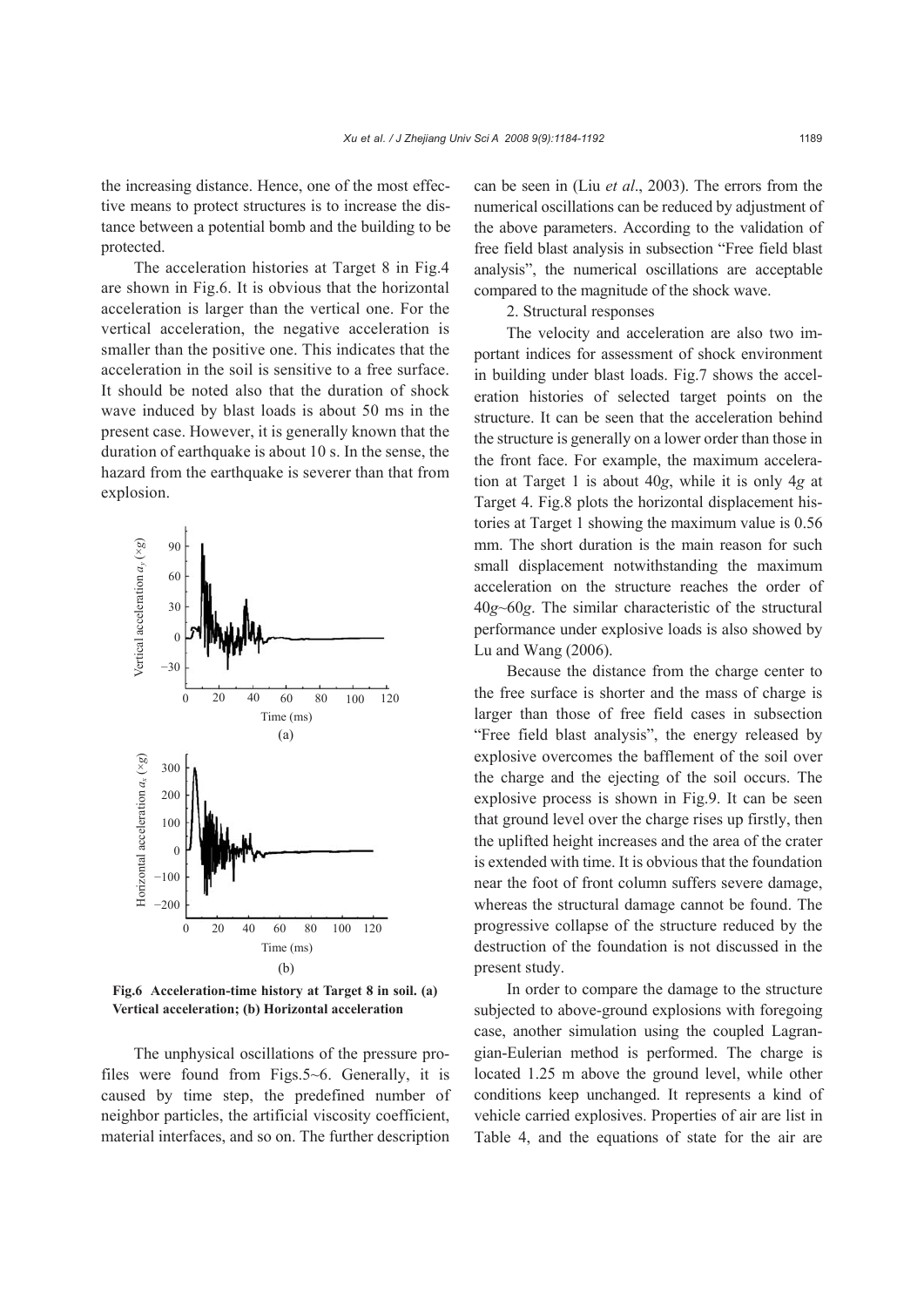



**Fig.8 Time history of horizontal displacement at Target 1 on the structure**

$$
p = (\gamma - 1)\rho e,\tag{14}
$$

$$
e = C_v T,\tag{15}
$$

where  $p$  is the pressure,  $\rho$  is the density,  $\gamma$  is a constant,  $e$  is the internal energy,  $C_v$  is the specific heat,  $T$  is the temperature.

The computation reveals that the structures were destroyed after the pressure wave reached them. The damage contour of the front face of structures is shown in Fig.10. The front columns of the first-storey are almost completely destroyed leaving the upper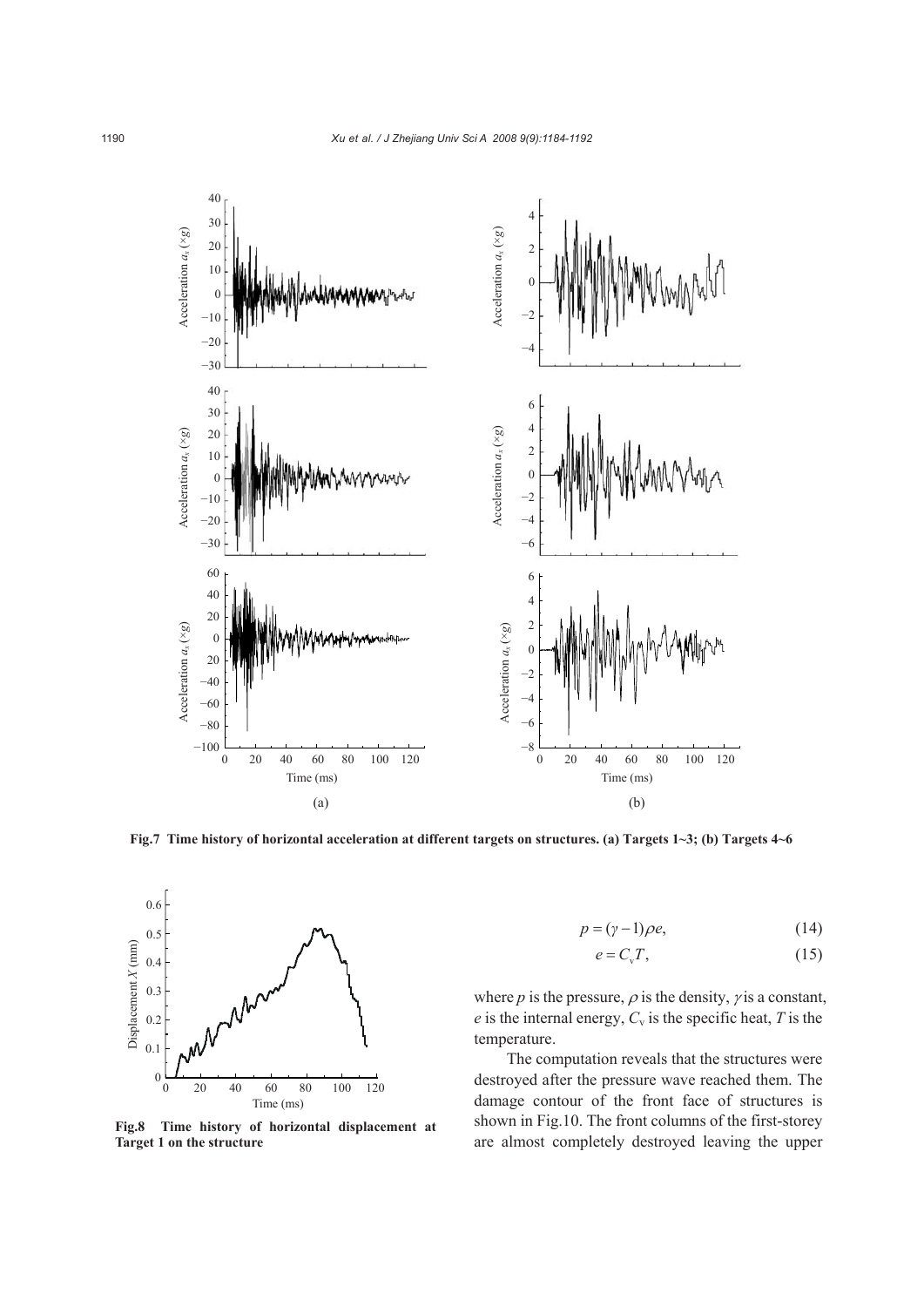





 $(c)$ 

**Fig.9 Simulations of subsurface blast processes.**   $(a)$   $t=3.8$  ms; (b)  $t=15.0$  ms; (c)  $t=82.6$  ms

| Parameter                   | Value                  |
|-----------------------------|------------------------|
| Constant $\gamma$           | 141                    |
| Reference density $(g/cm3)$ | $1.225 \times 10^{-3}$ |
| Reference temperature $(K)$ | 288.20                 |
| Specific heat $(J/(kg·K))$  | 7173                   |





beams without support. The damage to structures under consideration is much severer than that subjected to the subsurface blast despite their masses of TNT are the same, but just the reverse is true for the damage to the foundation.

# **CONCLUSION**

A numerical model using the coupled SPH-FEM approach is presented for analysis of structural response to blast loads. This model covers some key issues including the coupling of SPH with FEM, the selection of appropriate material models and the simulations of explosive loads. Two examples are employed and demonstrate the advantage of the coupled SPH-FEM approach on the simulation of larger deformations.

For free field explosive analysis, the comparisons of numerical results with empirical equations show that the numerical model can reasonably and efficiently predict the structural response to blast loads.

The study reveals that the acceleration in the soil is sensitive to a free surface. In addition, the shape of crater varies with the depth of embedded charges. The distribution of in-structure shock environment is obtained through the study of acceleration-time histories. It is helpful for the personnel protection in building under blast loads. For explosive loads with the same mass of TNT, the damage to structures under aboveground explosion is much severer than that under subsurface blast, and this indicates that soil layer works more effectively in absorbing stress wave energy.

#### **References**

- Century Dynamic Inc., 1998. Autodyn Theory Manual, San Ramon, California.
- de Vuyst, T., Vignjevic, R., Campbell, J.C., 2005. Coupling between meshless and finite element method. *International Journal of Impact Engineering*, **31**(8):1054- 1064. [doi:10.1016/j.ijimpeng.2004.04.017]
- Drucker, D.C., Prager, W., 1952. Soil mechanics and plastic analysis or limit design. *Quarterly of Applied Mathematics*, **10**(2):157-164.
- Du, Y.X., Liu, J.B., Wu, J., Du, X.L., 2006. Blast shock and vibration of underground structures with conventional weapon. *Journal of Tsinghua University (Science and Technology)*, **46**(3):322-326 (in Chinese).